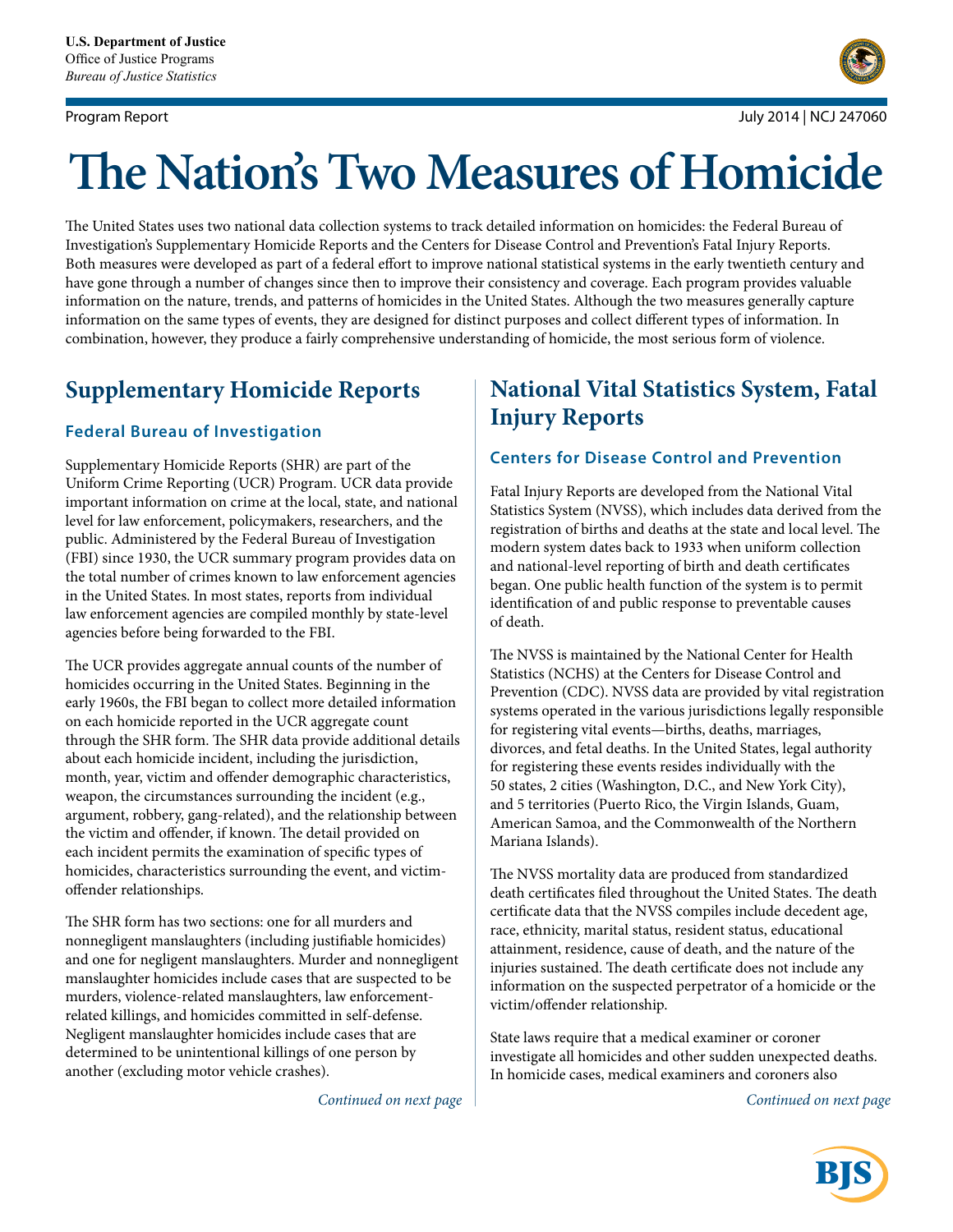SHR data are collected on only those crimes occurring in the United States that come to the attention of law enforcement through citizen reports or observation.<sup>1</sup> The SHR captures deaths by location of offense, and thus includes all homicides occurring in state and local law enforcement jurisdictions. Because the UCR program does not include federal law enforcement agencies, SHR data do not measure homicides occurring in federal prisons, on military bases, and on Indian reservations.2 The information provided on the SHR form reflects what agencies know based on their initial police investigation and does not reflect subsequent decisions made by prosecutors or courts.

Due to the voluntary nature of the FBI program, a number of law enforcement agencies either do not consistently submit SHR forms to the FBI or do not submit any at all. Historically, between 85% and 90% of all homicides reported in the UCR summary data also have a corresponding SHR form. Homicides reported through the SHR can, however, have missing information about various characteristics of the homicide because the data were not available at the time of submission or not reported by the agency. Approximately 1% of SHR cases are missing victim information, including the victim's age, gender, and race, and approximately 30% of SHR cases have an unknown offender. The proportion of SHR cases that are missing information on the relationship between the victim and the offender has increased from 25% in 1976 to more than 40% since 2000. This is most likely due to the substantial decline in the percentage of homicides cleared since the 1960s, which has produced large numbers of cases with unknown offender information.

The FBI publishes data from the SHR in its annual Crime in the United States series. Preliminary data from the UCR are generally released 6 months after the reference year. SHR data are not included until after the UCR data are finalized, approximately 1 year after the end of the reference year. Online analysis with SHR data can be conducted through a web-based tool maintained by the Office of Juvenile Justice and Delinquency Prevention. Public use data are available from 1976 from the University of Michigan's Inter-University Consortium for Political and Social Research (ICPSR), the FBI's website, and the National Archive of Criminal Justice Data (NACJD).

## Supplementary Homicide Reports (continued) National Vital Statistics System, Fatal Injury Reports (continued)

typically complete the medical part of the death certificate, including manner of death. Funeral directors complete the demographic and other portions through interviews with a member or friend of the family. The death certificates are submitted to state vital statistics offices and forwarded to the National Center for Health Statistics (NCHS). NCHS then classifies each death according to the International Classification of Diseases (ICD). Information on manner of death (e.g., homicide, suicide, unintentional) is combined with information on cause of death to classify deaths using ICD codes, including codes for deaths due to external causes of injury and poisoning.

Each year, a very small number of deaths remain without a manner of death or may be missing from the NVSS. It is believed that the NVSS covers 99% of the birth and death events in the United States. However, there are no published estimates on the coverage of the NVSS with regard to homicide specifically. Each jurisdiction maintains individual vital statistics files and sets its own criteria for closing those files. NCHS closes the national file after all states have submitted their records and all data are coded, classified, and standardized between states. The level of standardization and data review varies across states and may be dependent on state-level and annual variations in the number of deaths with the underlying caused coded as "other ill-defined and unspecified causes of mortality." A small number of death certificates may not be included in the NVSS if they are filed after the NCHS file has closed. Some studies have examined the reliability of NVSS demographic data by comparing it to U.S. Census Bureau data and surveying funeral directors who are responsible for completing demographic information about the decedent. These studies have concluded that fatal injury reports may undercount American Indian and Alaska Native deaths by 20% to 30% and undercount Asian deaths by 11% to 13%. Race misclassification can be more likely depending on the population make up of the jurisdiction and the cause of death.

Data from the NVSS are typically reported according to the victim's place of residence. Data on place of injury are available but not routinely reported in official statistics. Deaths of non-U.S. residents are also collected but typically not included in official statistics.

Fatal Injury Reports are published annually and are available for public use from the CDC website as part of the NVSS. Preliminary data are generally released approximately 2 years after the end of the reference year. The site provides online analysis tools and customized tables, as well as annual mortality files for download. Publicly available data files include state-level estimates of fatal injury report data. The CDC regularly publishes additional reports on mortality that include statistics not part of the regular annual reports. These may include special analyses by cause of death, age, and other demographic variables; geographic analyses; and trend analyses.



<sup>1</sup> Territories are not excluded from the SHR collection, but historically have had inconsistent participation in the UCR program.

<sup>2</sup> Although some crimes occurring on tribal lands are reported to the UCR by tribal law enforcement agencies, an unknown proportion of more serious crimes, including homicide, fall under the jurisdiction of federal law enforcement and are not reported to the UCR. Homicides occurring on tribal lands and reported to the UCR by local law enforcement agencies cannot be distinguished from homicides occurring on nontribal lands also under the agency's jurisdiction.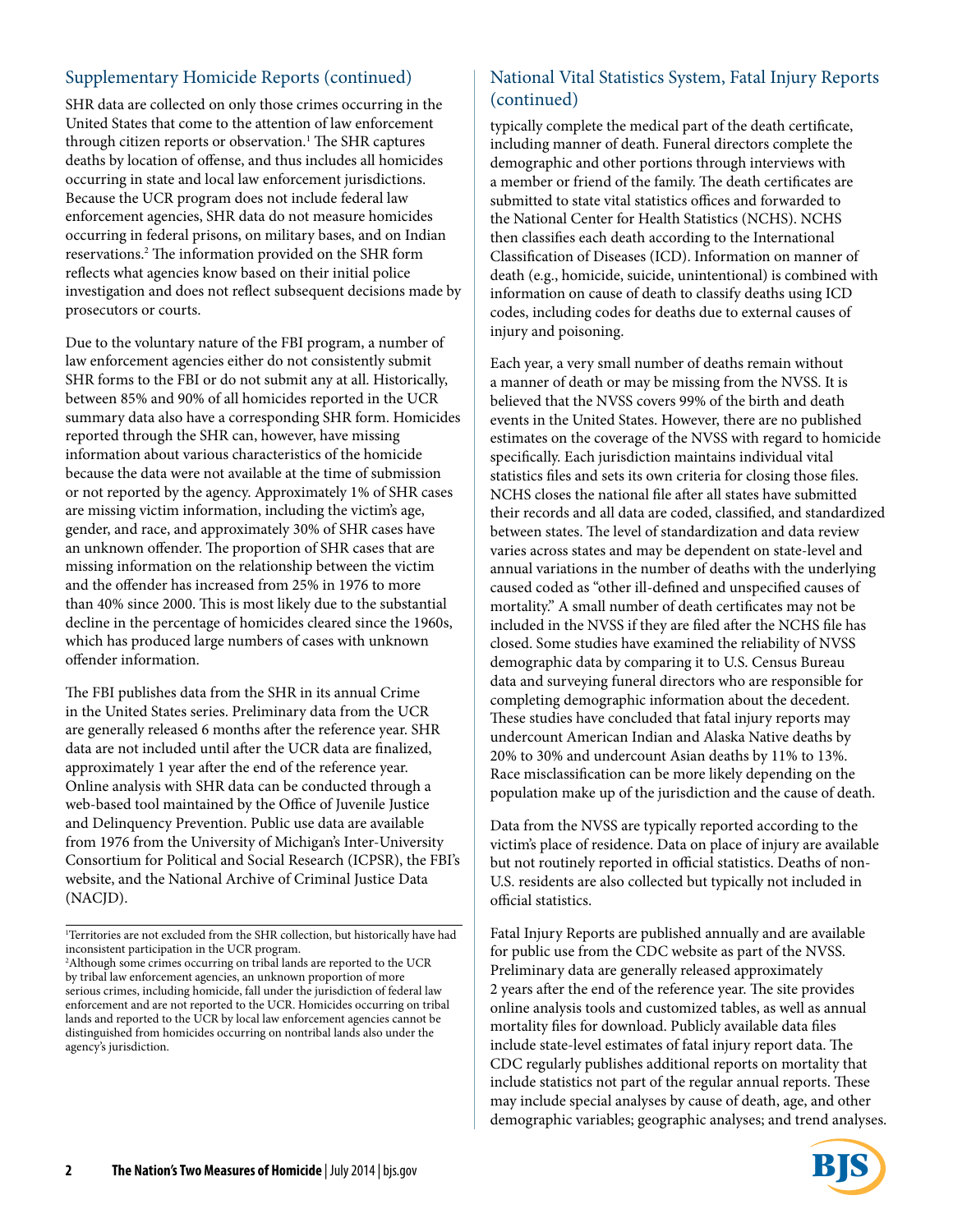# **Comparing the SHR and the NVSS**

There is considerable overlap in homicides reported to the SHR and the NVSS (see table). Coroners and medical examiners often work closely with law enforcement on homicide cases. Thus, there is generally agreement on the cause of death and victim information reported to the CDC and the FBI, because cases are investigated and documented through collaborative efforts and then reported through NVSS and SHR.

Both systems follow the same rules in applying homicide labels to incidents and victims; however, each system has different subcategories of homicide, which are well-defined and can be used to identify similar types of homicides in the two systems. For example, the FBI classifies homicides as intentional, justifiable, or negligent. Homicides reported through the NVSS are classified according to the ICD system into two general categories: homicide or legal intervention. Both intentional and negligent homicides are defined as "homicides" in the NVSS, which makes no judgment of criminal intent. The legal intervention deaths in NVSS generally align with the FBI definition of "justifiable homicide," while the single NVSS category of "homicide" includes the SHR's two categories of intentional and negligent homicide. Unlike the SHR, the NVSS homicide classification includes assault by the crashing of a motor vehicle, but this category generally accounts for less than 100 deaths per year.<sup>3</sup>

Both systems have potential issues with data quality, which can affect the information's accuracy and lead to misclassification of death incidents. Data quality may also be affected when records are not submitted in a timely manner or when the cause of death or other information is not updated as more accurate information becomes available.

The NVSS consistently shows a higher number and rate of homicides in the United States compared to the SHR, likely due to the differences in coverage and scope and the voluntary versus mandatory nature of the data collection as described above. Despite these differences, the two sources show similar trends for the rate of homicides over time at the national level (see figure). Greater discrepancies between the two sources exist at the state level. Most states report more homicides through the NVSS than the SHR, yet in some states the opposite is true. Furthermore, the state-level ratio of homicides reported in the NVSS versus the SHR varies over time. State-level variations in reporting may be due to missing data, where cases that fall within the scope of the SHR or NVSS are not reported to the appropriate system. Variations may also be due to true differences between the homicide victim's state of residence, which would be reported to the NVSS, and the state where the homicide incident occurred, as reported to the SHR. These differences may be particularly apparent in

3 NVSS fatal injury data are publicly available through the WONDER and WISQARS systems. The WONDER system combines legal intervention deaths and operations of war into the same category. The WISQARS system presents legal intervention deaths only, excluding the small number of operations of war deaths that occur in the United States each year (generally fewer than 25 deaths per year).

### **Comparing the NVSS fatal injury reports and the UCR supplementary homicide reports**

|                             | <b>NVSS</b>                                                                                                                                                   | <b>SHR</b>                                                                                                                                                 |
|-----------------------------|---------------------------------------------------------------------------------------------------------------------------------------------------------------|------------------------------------------------------------------------------------------------------------------------------------------------------------|
| Purpose                     | Track all deaths                                                                                                                                              | Track crime statistics                                                                                                                                     |
| Reporting<br>source         | State vital registrars                                                                                                                                        | Law enforcement agencies                                                                                                                                   |
| Initial report              | Death certificate                                                                                                                                             | Police report                                                                                                                                              |
| Reporting<br>responsibility | Medical examiners and coroners                                                                                                                                | Law enforcement officers                                                                                                                                   |
| Homicide<br>definition      | Injuries inflicted by another<br>person with intent to injure or kill<br>by any means                                                                         | Willful killing of one human<br>being by another, includes<br>murders & nonnegligent<br>manslaughters                                                      |
| Reporting is                | Mandatory                                                                                                                                                     | Voluntary                                                                                                                                                  |
| Data collection<br>methods  | Manner/cause of death<br>determined by medical<br>examiners/coroners;<br>demographic information is<br>recorded by funeral directors on<br>death certificates | In most states, reports from<br>individual law enforcement<br>agencies are compiled<br>monthly by state-level<br>agencies and then<br>forwarded to the FBI |



Note: SHR data include intentional homicides known to law enforcement and exclude justifiable homicides and nonnegligent manslaughter. NVSS data include all homicides committed by civilians (regardless of intent) and exclude homicides due to legal intervention. Both data sources exclude homicides resulting from operations of war and the terrorist attacks of September 11, 2001. Rates are calculated as the number of homicides per 100,000 U.S. residents. SHR rates are weighted to the annual number of homicide victims reported in the FBI's Uniform Crime Reports.

state or jurisdiction-level rate calculations based on the resident population. Since the NVSS is based on the residence of the victim, it is considered the more applicable source for resident-based rate calculations, while the SHR is more applicable for jurisdictionbased crime rates.

*Continued on next page* Unique features of each measure should be considered when using these data. Publicly available SHR datasets provide victim demographic information at the agency level, while NVSS homicide victim demographic estimates are not publicly